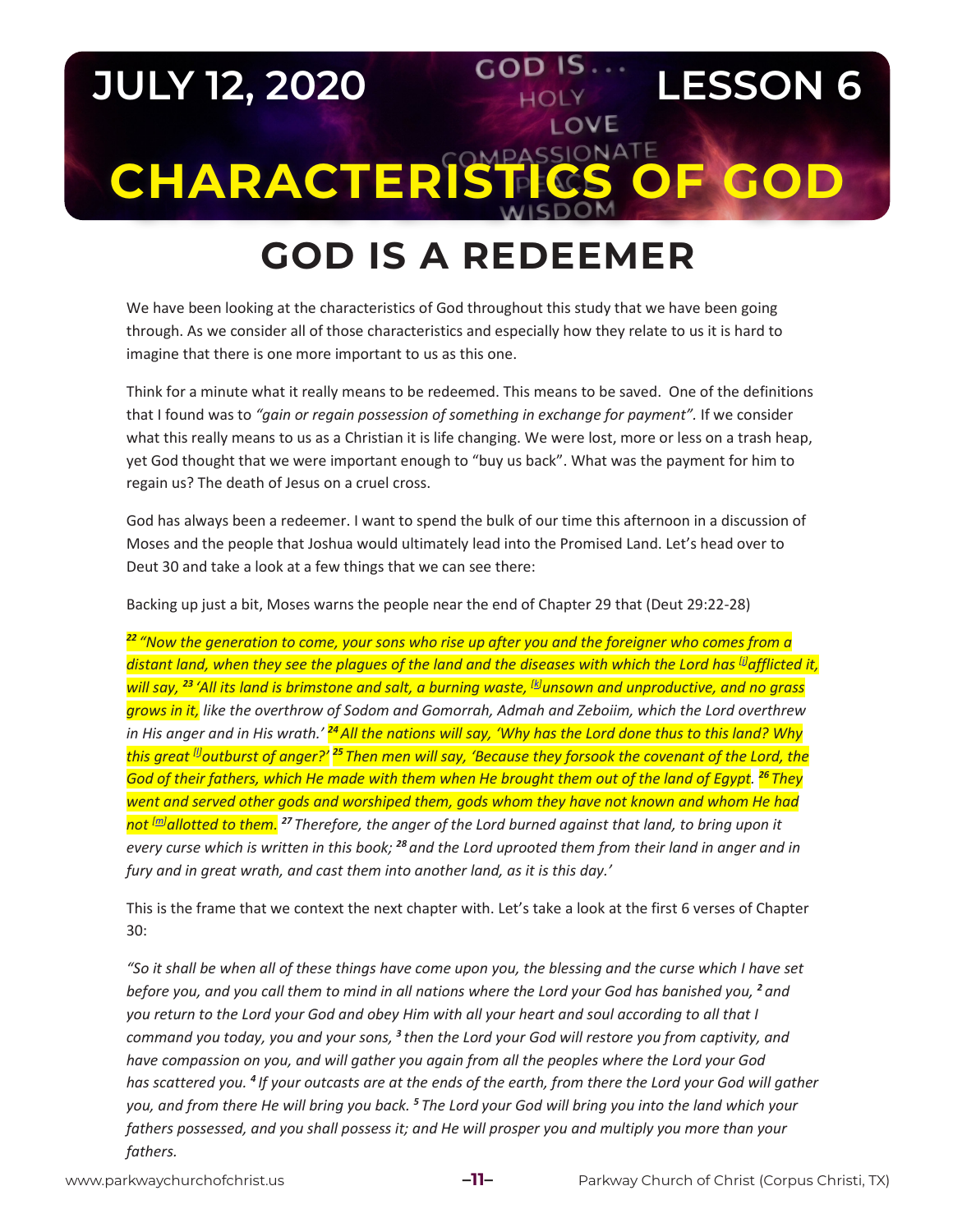*<sup>6</sup> "Moreover the Lord your God will circumcise your heart and the heart of your descendants, to love the Lord your God with all your heart and with all your soul, so that you may live*

If we consider what we know about this people we could all probably agree that the things they had done/will do are things that may not deserve a redeemer. Moses knew this but he also knew that God would redeem them. We see this here starting in verse 2. Moses tells the people that if they obey the Lord that he will restore them from captivity, that he will have compassion on them, that he will gather them from where they have been scattered, that he will bring them back to the land, that he will prosper and multiply them, and that their descendants will love the Lord so that they might live.

We see very similar language to this in Jeremiah 29 where God tells the people there that he has a plan for them for a future and a hope. Mind you that these are all people that left God, worshiped idols, and were what we would consider "terrible sinners".

So then here is a question. **We may not be worshiping idols but what kinds of things separate us from God? Are we unlike the people that Moses was addressing here?**

In the next section (verses 8-10) we see this from Moses:

*<sup>8</sup>And you shall again obey the Lord, and observe all His commandments which I command you today. <sup>9</sup> Then the Lord your God will prosper you abundantly in all the work of your hand, in the offspring of your body and in the offspring of your cattle and in the produce of your ground, for the Lord will again rejoice over you for good, just as He rejoiced over your fathers; <sup>10</sup> if you obey the Lord your God to keep His commandments and His statutes which are written in this book of the law, if you turn to the Lord your God with all your heart and soul.*

Moses says that if they obey the Lord and observe all his commandments that he will prosper them but that they have to turn to the Lord with all their "heart and soul". We have spent a lot of time over the years talking about the way that God loves us and we have also talked about the shortcomings that we sometimes have. Moses tells these people to turn to the Lord with all their heart and soul.

I think that this is a vital concept for us to consider today**. How do we turn to God with all our heart and soul? Does it require any sacrifice on our part?**

This speaks to a commitment. Moses is more or less telling these people that they need to decide to commit to God and that if they do that he will redeem them. God has blessed us with the sacrifice of his son (redemption) but we have to be committed to him. This is not a part time kind of thing.

The thing about making a commitment is this: It requires a conscious choice on your part. Think about exercise or a diet. You don't just accidently eat the right things and run a 5K. It takes work. It takes commitment on your part. When you actually make that commitment you gain from it. In a diet you may lose those 5 pounds that you want. In running you may run that 5K without a problem.

Moses relays that thought to the people here in verses 11-16: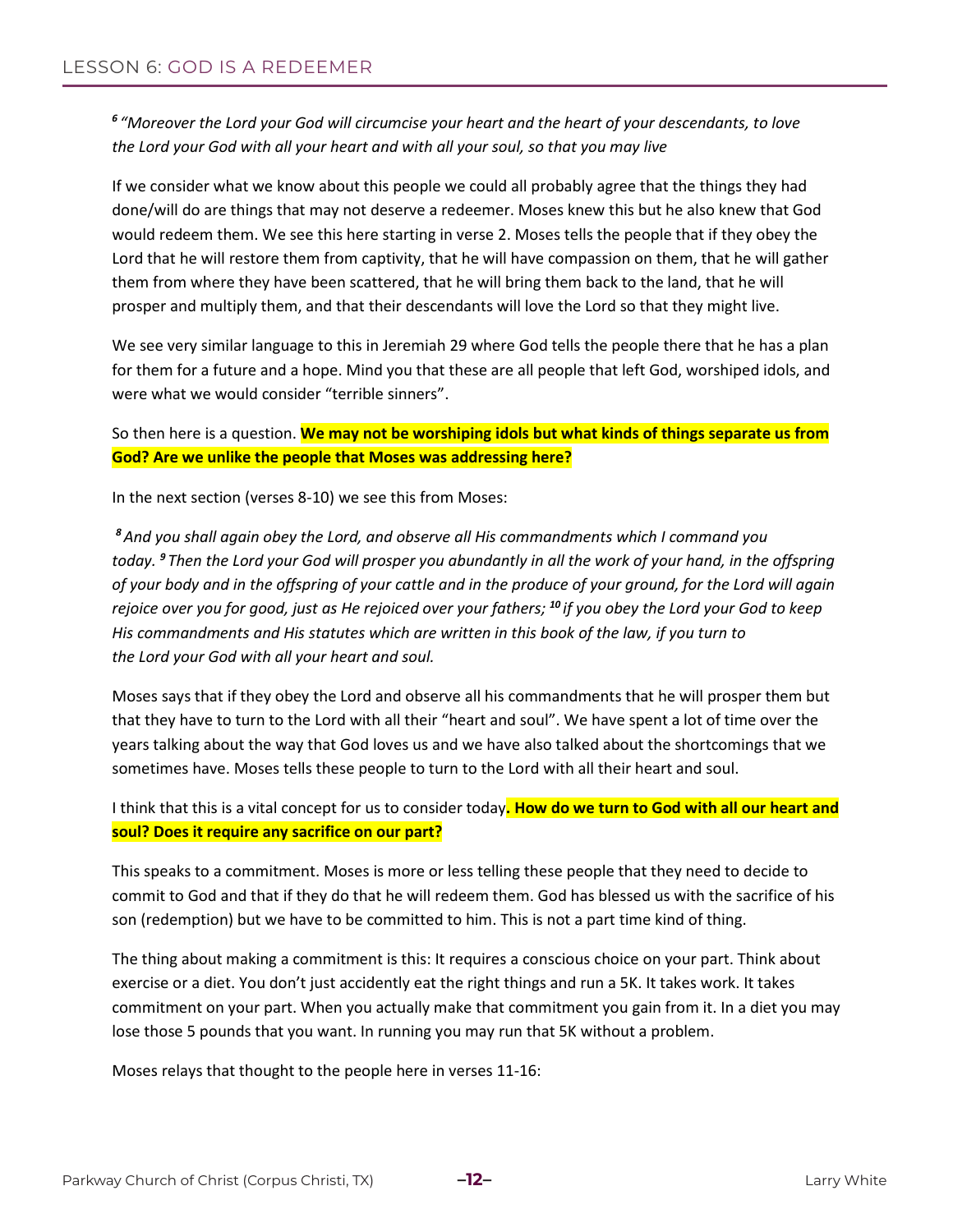*<sup>11</sup> "For this commandment which I command you today is not too difficult for you, nor is it out of reach. <sup>12</sup> It is not in heaven, that you should say, 'Who will go up to heaven for us to get it for us and make us hear it, that we may observe it?' <sup>13</sup>Nor is it beyond the sea, that you should say, 'Who will cross the sea for us to get it for us and make us hear it, that we may observe it?' <sup>14</sup> But the word is very near you, in your mouth and in your heart, that you may observe it.*

*<sup>15</sup> "See, I have set before you today life and prosperity, and death and adversity; <sup>16</sup> in that I command you today to love the Lord your God, to walk in His ways and to keep His commandments and His statutes and His judgments, that you may live and multiply, and that the Lord your God may bless you in the land where you are entering to possess it*

He tells the people that the commandments that they are to follow is

- a. Not difficult
- b. Not out of reach

What is he commanding them to do? To Love the Lord and to walk in his ways. He says that it is not out of reach like it was in heaven and we could not get to it. He says that it is not beyond the seas. He tells them that it is near.

**When you consider the commands of God today are they near?** They should be. We should have God's word/commands on our hearts from the amount of time that we spend in his word. This very topic was discussed in 1 John 5:1-4:

*Whoever believes that Jesus is the Christ is born of God, and whoever loves the Father loves the child born of Him. <sup>2</sup> By this we know that we love the children of God, when we love God and observe His commandments. <sup>3</sup> For this is the love of God, that we keep His commandments; and His commandments are not burdensome. <sup>4</sup> For whatever is born of God overcomes the world; and this is the victory that has overcome the world—our faith.*

John says that we know we are children of God (redeemed) if we keep his commandments but he also says the same thing that Moses says to the people. He says that the commands are not burdensome and that what we need to overcome the world is our faith?

**Faith in what?** Faith that when we turn to God and keep his commands that he will redeem us. If we have that kind of faith we can overcome the trials of the world.

You may say that having that kind of faith is a very hard thing. You may believe that faith to overcome the world is out of reach. Moses told his people that keeping the commands of God was not out of reach. Having faith that we can overcome the world is not out of reach for you and me either.

Staying in 1 John but backing up to chapter 2 we see this: